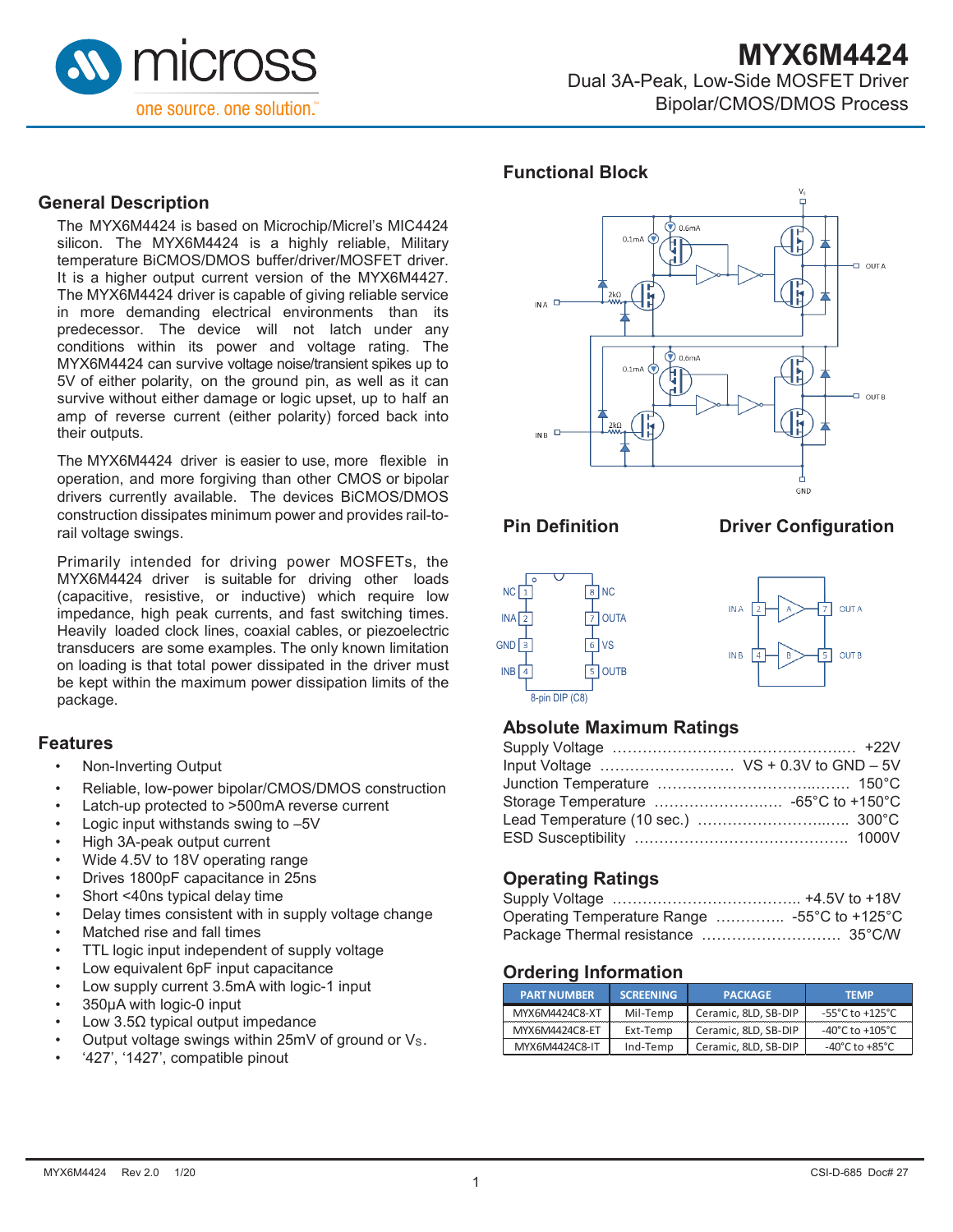

#### **Application Information**

Although the MYX6M4424 driver has been specifically constructed to operate reliably under any practical circumstances, there are nonetheless details of usage which will provide better operation of the device.

# **Supply Bypassing**

Charging and discharging large capacitive loads quickly requires large currents. For example, charging 2000pF from 0 to 15 volts in 20ns requires a constant current of 1.5A. In practice, the charging current is not constant, and will usually peak at around 3A. In order to charge the capacitor, the driver must be capable of drawing this much current, this quickly, from the system power supply. In turn, this means that as far as the driver is concerned, the system power supply must exhibit very low impedance.

As a practical matter, this means that the power supply bus must be bypassed in a heavy capacitive manner at the driver with at least 100X the load capacitance in order to achieve optimum driving speed. It also implies that the bypassing capacitor must have very low internal inductance and resistance at all frequencies of interest. Generally, this means using two capacitors, one a high-performance low ESR film, the other a low internal resistance ceramic, as together the valleys in their two impedance curves allow adequate performance over a broad enough band to get the job done. PLEASE NOTE that many film capacitors can be sufficiently inductive as to be useless for this service. Likewise, many multilayer ceramic capacitors have unacceptably high internal resistance. Use capacitors intended for high pulse current service.

The high pulse current demands of capacitive drivers also means that the bypass capacitors must be mounted very close to the driver in order to prevent the effects of lead inductance or PCB land inductance from nullifying what you are trying to accomplish. For optimum results the sum of the lengths of the leads and the lands from the capacitor body to the driver body should total 2.5cm or less.

Bypass capacitance, and its close mounting to the driver serves two purposes. Not only does it allow optimum performance from the driver, it minimizes the amount of lead length radiating at high frequency during switching, (due to the large ΔI) thus minimizing the amount of EMI later available for system disruption and subsequent cleanup. It should also be noted that the actual frequency of the EMI produced by a driver is not the clock frequency at which it is driven, but is related to the highest rate of change of current produced during switching,

a frequency generally one or two orders of magnitude higher, and thus more difficult to filter if you let it permeate your system. Good bypassing practice is essential to proper operation of high speed driver ICs.

#### **Grounding**

Both proper bypassing and proper grounding are necessary for optimum driver operation. Bypassing capacitance only allows a driver to turn the load ON. Eventually (except in rare circumstances) it is also necessary to turn the load OFF. This requires attention to the ground path. Two things other than the driver affect the rate at which it is possible to turn a load off: The adequacy of the grounding available for the driver, and the inductance of the leads from the driver to the load. The latter will be discussed in a separate section.

Best practice for a ground path is obviously a well laid out ground plane. However, this is not always practical, and a poorly-laidoutgroundplanecanbeworsethannone. Attention to the paths taken by return currents even in a ground plane is essential. In general, the leads from the driver to its load, the driver to the power supply, and the driver to whatever is driving it should all be as low in resistance and inductance as possible. Of the three paths, the ground lead from the driver to the logic driving it is most sensitive to resistance or inductance, and ground current from the load is what is most likely to cause disruption. Thus, these ground paths should be arranged so that they never share a land, or do so for as short a distance as is practical.

# **Output Lead Inductance**

The same descriptions just given for PCB land inductance apply equally well for the output leads from a driver to its load, except that commonly the load is located much further away from the driver than the driver's ground bus.

Generally, the best way to treat the output lead inductance problem, when distances greater than 4cm (2") are involved, requires treating the output leads as a transmission line. Unfortunately, as both the output impedance of the driver and the input impedance of the MOSFET gate are at least an order of magnitude lower than the impedance of common coax, using coax is seldom a cost-effective solution. A twisted pair works about as well, is generally lower in cost, and allows use of a wider variety of connectors. The second wire of the twisted pair should carry common from as close as possible to the ground pin of the driver directly to the ground terminal of the load. Do not use a twisted pair where the second wire in the pair is the output of the other driver, as this will not provide a complete current path for either driver. Likewise, do not use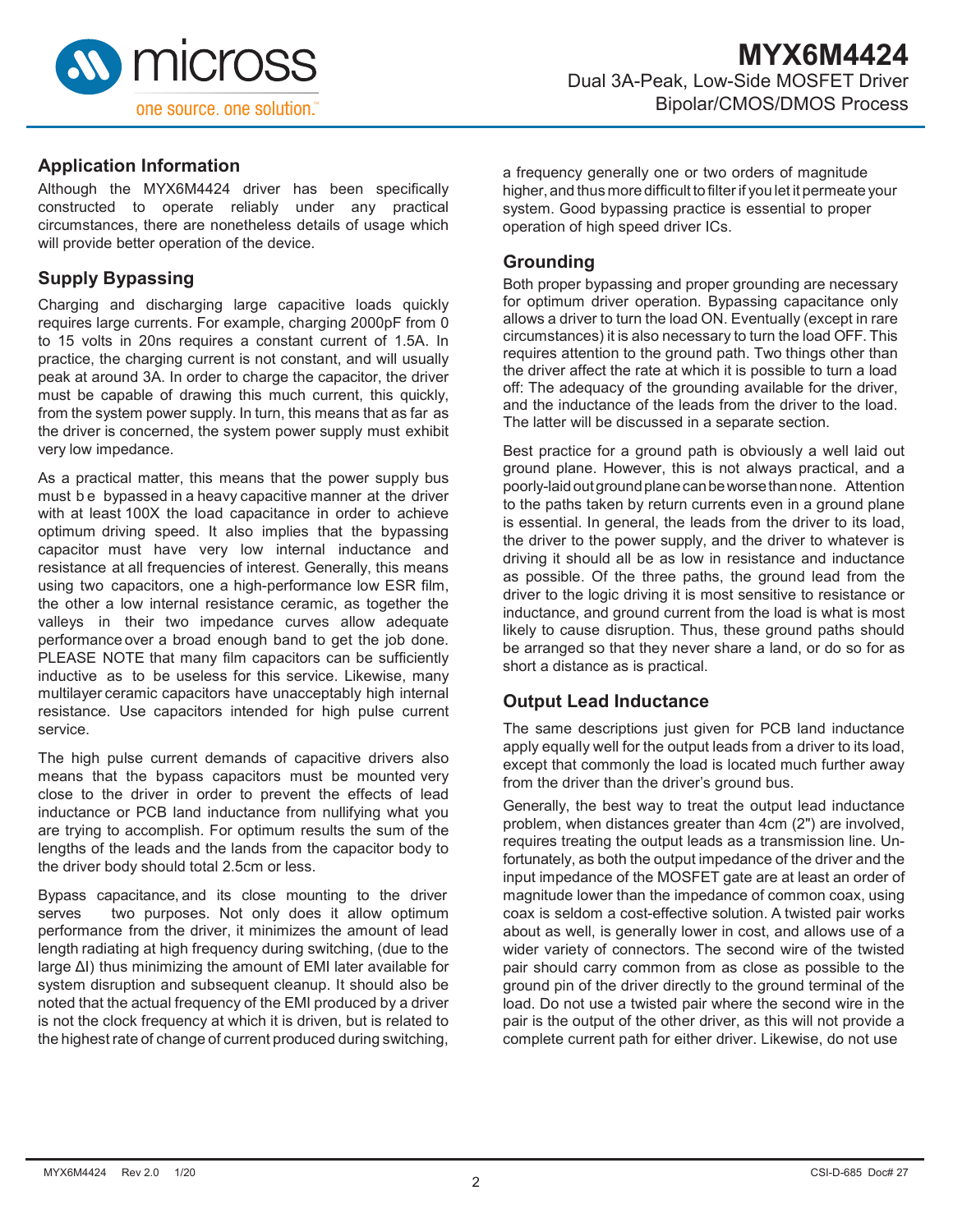

a twisted triad with two outputs and a common return unless both of the loads to be driver are mounted extremely close to each other, and you can guarantee that they will never be switching at the same time.

For output leads on a printed circuit, the general rule is to make them as short and as wide as possible. The lands should also be treated as transmission lines: i.e. minimize sharp bends, or changes in etchant width, as these will cause ringing. For a rough estimate, on a 1.59mm (0.062") thick G-10 PCB a pair of opposing lands each 2.36mm (0.093") wide translates to a characteristic impedance of about 50Ω. Half that width, or 1.18mm (0.046") suffices on a 0.787mm (0.031") thick PCB board. For accurate impedance matching with a MYX6M4424 driver, on a 1.59mm (0.062") board a land width of 42.75mm (1.683") would be required, due to the low impedance of the driver and (usually) its load. This is obviously impractical under most circumstances. Generally the tradeoff point between lands and wires comes when lands narrower than 3.18mm (0.125") would be required on a 1.59mm (0.062") board.

To obtain minimum delay between the driver and the load, it is considered best to locate the driver as close as possible to the load (using adequate bypassing). Using matching transformers at both ends of a piece of coax, or several matched lengths of coax between the driver and the load, works in theory, but is not optimum.

#### **Driving at Controlled Rates**

Occasionally there are situations where a controlled rise or fall time (which may be considerably longer than the normal rise or fall time of the driver's output) is desired for a load. In such cases it is still prudent to employ best possible practice in terms of bypassing, grounding and PCB layout, and then reduce the switching speed of the load (NOT the driver) by adding a non-inductive series resistor of appropriate value between the output of the driver and the load. For situations where only rise or only fall should be slowed, the resistor can be paralleled with a fast diode so that switching in the other direction remains fast. Due to the Schmitt-trigger action of the driver's input it is not possible to slow the rate of rise (or fall) of the driver's input signal to achieve slowing of the output.

#### **Input Stage**

The input stage of the MYX6M4424 consists of a single-MOSFET class A stage with an input capacitance of ≤38pF. This capacitance represents the maximum load from the driver that will be seen by its controlling logic. The drain load on

the input MOSFET is a -2mA current source. Thus, the quiescent current drawn by the driver varies depending on the logic state of the input. Following the input stage is a buffer stage which provides ~400mV of hysteresis for the input, to prevent oscillations when slowly-changing input signals are used or when noise is present on the input. Input voltage switching threshold is approximately 1.5V which makes the driver directly compatible with TTL signals, or with CMOS powered from any supply voltage between 3V and 15V.

The MIC4423/24/25 drivers can also be driven directly by the SG1524/25/26/27, TL494/95, TL594/95, NE5560/61/62/68, TSC170, MIC38C42, and similar switch mode power supply ICs. By relocating the main switch drive function into the driver rather than using the somewhat limited drive capabilities of a PWM IC. The PWM IC runs cooler, which generally improves its performance and longevity, and the main switches switch faster, which reduces switching losses and increase system efficiency.

The input protection circuitry of the MYX6M4424, in addition to providing 2kV or more of ESD protection, also works to prevent latch up or logic upset due to ringing or voltage spiking on the logic input terminal. In most CMOS devices when the logic input rises above the power supply terminal, or descends below the ground terminal, the device can be destroyed or rendered inoperable until the power supply is cycled OFF and ON. The MYX6M4424 driver has been designed to prevent this. Input voltages excursions as great as 5V below ground will not alter the operation of the device. Input excursions above the power supply voltage will result in the excess voltage being conducted to the power supply terminal of the IC. Because the excess voltage is simply conducted to the power terminal, if the input to the driver is left in a high state when the power supply to the driver is turned off, currents as high as 30mA can be conducted through the driver from the input terminal to its power supply terminal. This may overload the output of whatever is driving the driver, and may cause other devices that share the driver's power supply, as well as the driver, to operate when they are assumed to be off, but it will not harm the driver itself. Excessive input voltage will also slow the driver down, and result in much longer internal propagation delays within the driver. TD2, for example, may increase to several hundred nanoseconds. In general, while the driver will accept this sort of misuse without damage, proper termination of the line feeding the driver, minimizing voltage spiking and ringing, will always result in faster and more reliable operation of the device and result in decreased EMI to be filtered out elsewhere, which also reduces stress to associated circuitry, minimizing unintended modes of operation.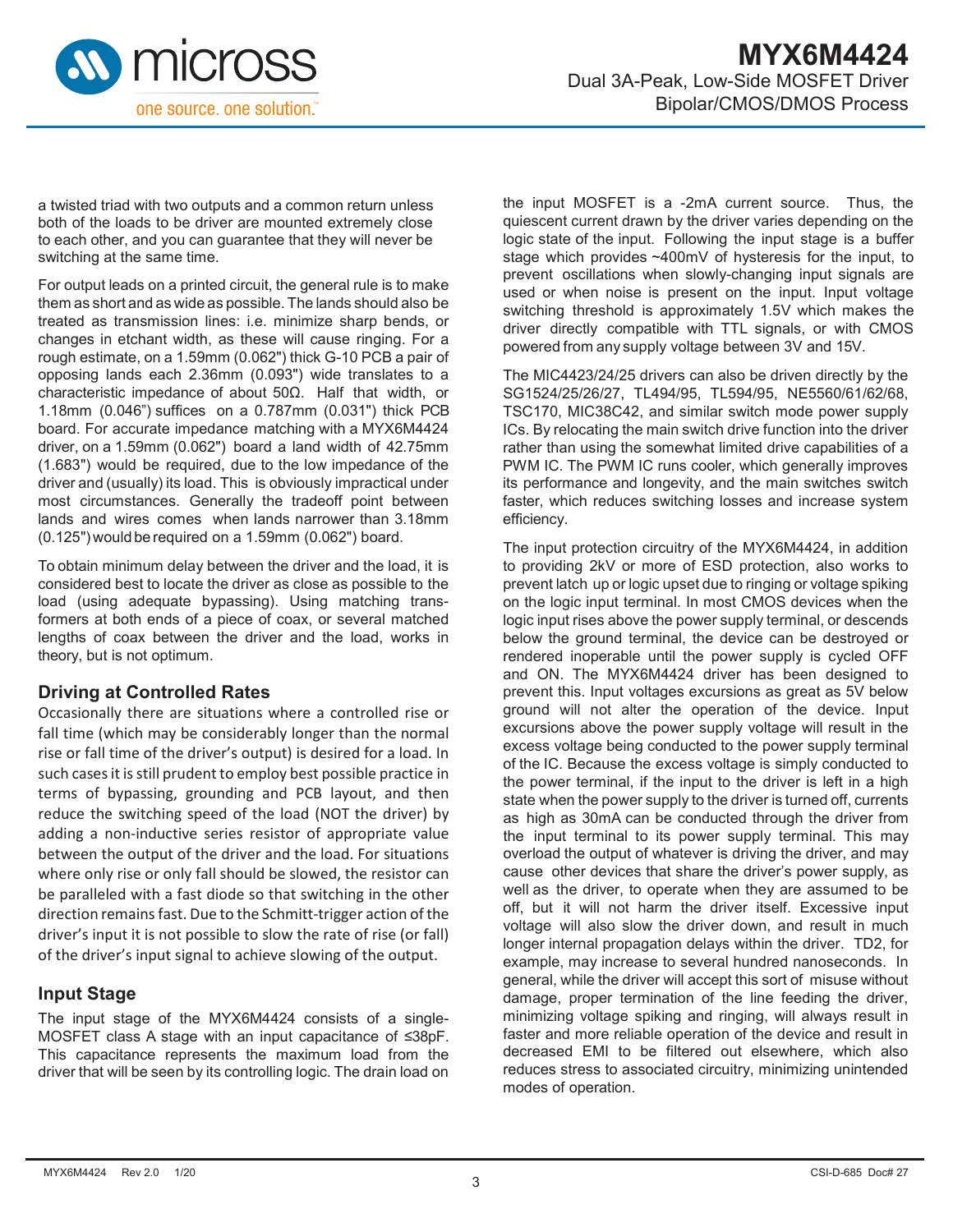

#### **Power Dissipation**

CMOS circuits usually permit the user to ignore power dissipation. Logic families such as the 4000 series and 74Cxxx series devices have outputs which can only source or sink a few milliamps of current, and even shorting the output of the device to ground or VCC may not damage the device. CMOS drivers on the other hand, are intended to source or sink several Amps of current. This is necessary in order to drive large capacitive loads at frequencies into the megahertz range. Package power dissipation of driver ICs can easily be exceeded when driving large loads at high frequencies. Care must therefore be paid to device power dissipation when operating in this domain.

The supply current vs. frequency and supply current vs. load characteristic curves furnished here within the product datasheet, aid designers in estimating power dissipation in the driver. Operating frequency, power supply voltage and load conditions, all affect total power dissipation.

Given the power dissipation in the device, and the thermal resistance of the package, junction operating temperature for any ambient temperature is easy to calculate.

Accurate power dissipation numbers can be obtained by summing the three sources of power dissipation in the device:

- Load power dissipation (PL)
- Quiescent power dissipation  $(P_Q)$
- Transition power dissipation  $(P_T)$

Calculation of load power dissipation differs depending on whether the load is capacitive, resistive or inductive.

#### **Resistive Load Power Dissipation**

Dissipation caused by a resistive load can be calculated as:

 $P_L = I^2 \times R_0 \times D$ 

#### Where:

- **I** = the current drawn by the load
- $R_0$  = the output resistance of the driver when the output is high, at the power supply voltage used (see characteristic curves)
- **D** = Duty Cycle

#### **Capacitive Load Power Dissipation**

Dissipation caused by a capacitive load is simply the energy placed in, or removed from, the load capacitance by the driver. The energy stored in a capacitor is described by the equation:

 $E = \frac{1}{2} \times C \times V^2$ 

As the energy is lost in the driver each time the load is charged or discharged, for power dissipation calculations the  $\frac{1}{2}$  is removed. This equation also shows that it is good practice not to place more voltage in the capacitor than is necessary, as dissipation increases as the square of the voltage applied to the capacitor. For a driver with a capacitive load:

**P**<sub>L</sub>= f x C x (V<sub>S</sub>)2

Where:

 **f** = Operating frequency **C** = Load capacitance **V<sub>S</sub>**= Driver supply voltage

#### **Inductive Load Power Dissipation**

For inductive loads, the situation is more complicated. For the part of the cycle in which the driver is actively forcing current into the inductor, the situation is the same as it is in the resistive case:

$$
PL_1 = I^2 \times R_0 \times D
$$

However, in this instance, the RO required may be either the on resistance of the driver when its output is in the high state, or its on resistance when the driver is in the low state, depending on how the inductor is connected. This is only a part of the story which is to say calculation of the Inductive load properties is complicated by means that we have to calculate the inductive dissipation when forcing current through the driver and secondly, calculation when forcing current through the clamp diode, described by the formula:

$$
PL_2 = I \times V_D (1 - D)
$$

Where VD is the forward voltage drop across the clamp diode in the driver (generally around 0.70V). The two parts of the Inductive Load Dissipation must be summed to produce the total power dissipation (PL).

$$
PL = PL_1 + PL_2
$$

#### **Quiescent Power Dissipation**

Quiescent power dissipation (PQ, as described in the input section) depends on whether the input is high or low. A low input will result in a maximum current drain (per driver) of ≤2.0mA. Quiescent power can therefore be found from:

$$
P_Q = V_S (D \times I_H + (1 - D) I_L)
$$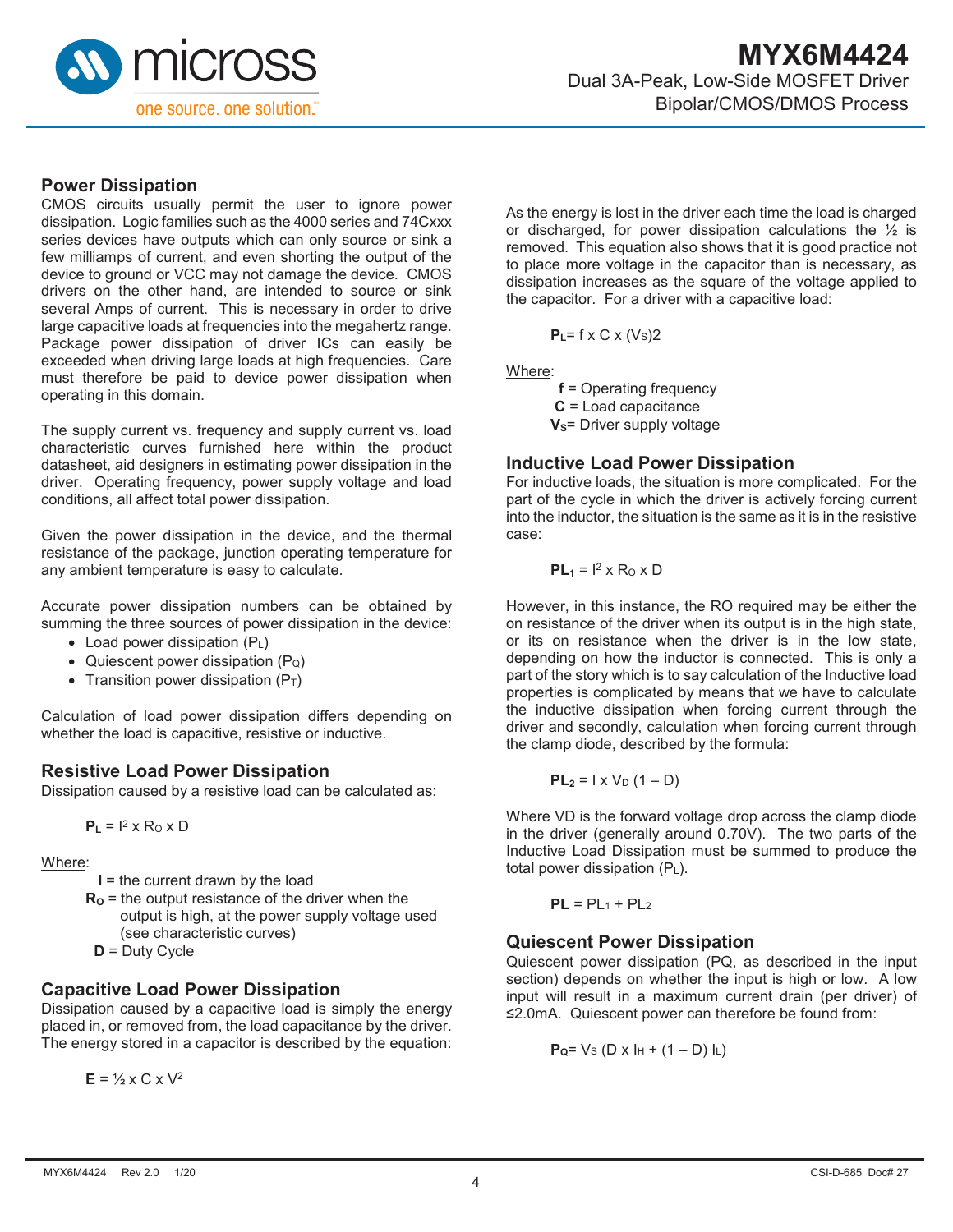

Where:

- $I_H$  = Quiescent current with input high
- **I<sub>L</sub>** = Quiescent current with input low

**D** = Duty Cycle

**V<sub>S</sub>**= Power Supply voltage

#### **Transition Power Dissipation**

Transition power is dissipated in the driver each time its output change state because the transition, for a very brief interval, both the N and P-channel MOSFETs in the output totem-pole are ON simultaneously, causing a current conduction to occur briefly from VS to Ground. The transition power dissipation is approximately:

 $P_T = f \times V_S \times (A \times S)$ 

Where (A x S) is a time-current factor derived from the Crossover Energy Loss chart in relation to  $V_{IN}$  (see right side of page). Total power (PD) then, as previously described is just

$$
\mathbf{P}_{\mathsf{D}} = \mathsf{P}_{\mathsf{L}} + \mathsf{P}_{\mathsf{Q}} + \mathsf{P}_{\mathsf{T}}
$$



**Switching Circuit**



#### **MYX6M4424 Electrical Characteristics**

|                            |                 |                            |               | <b>Limits</b> |                      |              |  |
|----------------------------|-----------------|----------------------------|---------------|---------------|----------------------|--------------|--|
| <b>Parameter</b>           | <b>Symbol</b>   | <b>Test Conditions</b>     | Min.          | Max.<br>Typ.  |                      | <b>Units</b> |  |
| Input                      |                 |                            |               |               |                      |              |  |
| Logic 1 Input              | VIH             |                            | 2.4           | $\sim$        | $\sim$               | v            |  |
| Logic 0 Input              | <b>VIL</b>      |                            | $\sim$ $\sim$ | $\sim$ $\sim$ | 0.8                  | v            |  |
|                            | <b>IIN</b>      | $0V \leq UN \leq Vs$       | $-1$          | $\sim$ $\sim$ | 1                    |              |  |
| Input Current              |                 | $-5V < UN < 0V$            | $-10$         | $\sim$ $\sim$ | 10                   | μA           |  |
| Output                     |                 |                            |               |               |                      |              |  |
| Voltage Out HIGH           | VOH             | $R1 = \infty$              | $VS - 25mV$   | $\sim$        | $\ddot{\phantom{a}}$ | $\mathsf{v}$ |  |
| Voltage Out LOW            | <b>VOL</b>      | $R1 = \infty$              | $-$           | $\sim$ $-$    | 25                   | mV           |  |
| Output Resistance HI State | RO <sub>1</sub> | $IOUT = 10mA$ VS = 18V     | $ -$          | $\sim$        | 8                    | Ω            |  |
| Output Resistance LO State | RO <sub>2</sub> | $IOUT = 10mA$ VS = 18V     | $\sim$        | $\sim$ $\sim$ | 8                    | Ω            |  |
| Peak Output Current        | <b>IPK</b>      |                            | $- -$         | $\frac{1}{2}$ | 3                    | A            |  |
| <b>Supply</b>              |                 |                            |               |               |                      |              |  |
| Power Supply Current       | IS <sub>1</sub> | $VIN = 3.0V$ (both inputs) | $\sim$        | $\sim$ $\sim$ | 2.5                  | mA           |  |
|                            | IS2             | $VIN = 0.0V$ (both inputs) | $\sim$ $\sim$ | $\sim$ $\sim$ | 0.25                 |              |  |
| Latch-up Protection        | т               |                            | $-500$        | $\sim$ $\sim$ | 500                  | mA           |  |
| <b>Switching</b>           |                 |                            |               |               |                      |              |  |
| Rise Time                  | tR              | $VS = 18V$                 | $\sim$ $\sim$ | $\sim$ $-$    | 35                   | nS           |  |
| Fall Time                  | tF              | $VS = 18V$                 | $\sim$ $\sim$ | $\frac{1}{2}$ | 35                   | nS           |  |
| Delay Time                 | tD <sub>1</sub> | $VS = 18V$                 | $ -$          | $\sim$        | 75                   | nS           |  |
|                            | tD2             |                            | $ -$          | $\sim$        | 75                   |              |  |

**1.** Guaranteed by Design

**2.** Tested Initially and after any design changes which may affect the performance of the device